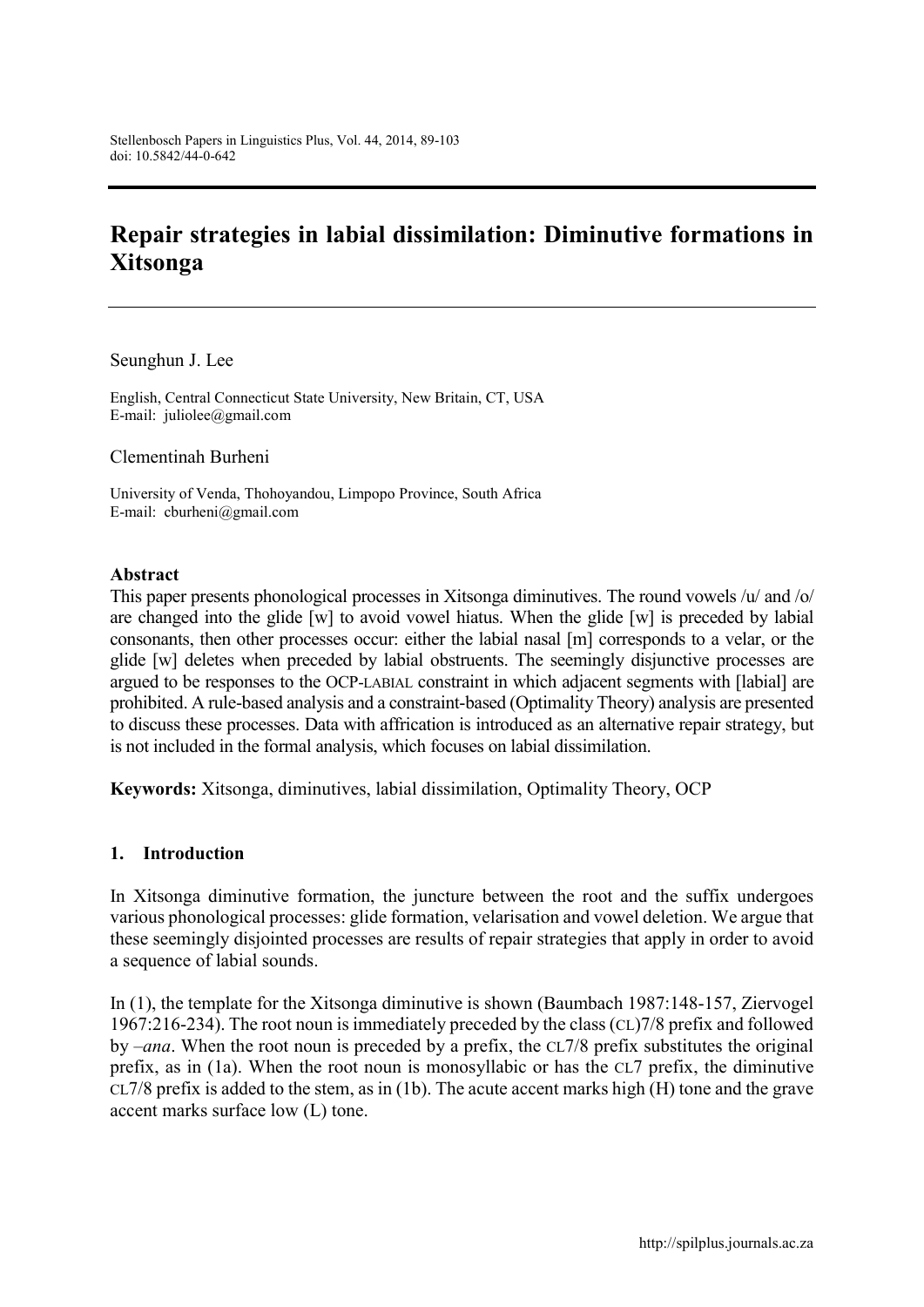(1) The circumfix template for the Xitsonga diminutive

| xi-ROOT. NOUN-ana $\left[ \begin{bmatrix} i \\ -i \end{bmatrix} \right]$ 'CL7-a small ROOT NOUN' | (singular <i>or</i> count nouns) |
|--------------------------------------------------------------------------------------------------|----------------------------------|
| <i>swi-ROOT.NOUN-ana</i> [si-] 'CL8-small ROOT NOUN(s)'                                          | (plurals <i>or</i> mass nouns)   |

a. Substitution of the CL7/8 prefix

| $[m\grave{a}$ -sàngù]                    | 's leeping mats' | [si-sàngw-ànà] 'small sleeping mats' |
|------------------------------------------|------------------|--------------------------------------|
| $[ti-h\dot{\theta}m\dot{\theta}]$        | 'cattle'         | [sì-fiònw-áná] 'small cattle'        |
| b. Addition of the $CL7/8$ prefix        |                  |                                      |
| $\lceil \text{mù-nù} \rceil$             | 'a person'       | [fi-mùnw-ànà] 'a small person'       |
| $\left[\hat{\mathbf{n}}$ -nkwà $\right]$ | 'bread'          | [fi-fing kw-àna] 'small bread'       |

While there are no changes between the prefix  $xi$ – and the root noun, phonological processes do occur between the root noun and the suffix –*ana*: (i) the root-final vowel is deleted due to vowel hiatus, as in (2a-c); (ii) the root-final vowel becomes a glide, as in (2d), or (iii) the root nasal is velarised, as in (2e).

(2) Phonological processes occurring between the root noun and –*ana*

|                | Root noun                 | Diminutive           | $'(a)$ small $\ldots$ | Sound change          |
|----------------|---------------------------|----------------------|-----------------------|-----------------------|
| a.             | [sáká]                    | $\lceil$ i-sák-áná]  | grain bag             | <b>Vowel Deletion</b> |
| b.             | [séké]                    | $[si-sék-áná]$       | sand                  | <b>Vowel Deletion</b> |
| $\mathbf{c}$ . | [mbúti]                   | $\lceil$ i-mbút-áná] | goat                  | <b>Vowel Deletion</b> |
| d.             | [ <b>n</b> 16 <b>k</b> 6] | $[$ fi-nłókw-áná]    | head                  | Glide Formation       |
| e.             | $[ns$ ímú]                | $[$ fi-nsínw-áná]    | field                 | Velarisation          |

When the root-final vowel is unrounded  $($ a, e, i $)$ , the vowel deletes before the diminutive suffix. The round vowels  $/u$  and  $/\sigma$  become the labial glide [w]. When a consonant immediately preceding the round vowels is a labial, velarisation or affrication is triggered (indicated by the dark-shaded cells in (3)). One of the aims of this paper is to present a comprehensive data set of all the phonological patterns in each cell in (3).

(3) Phonological patterns in Xitsonga diminutives

| $/$ CV-ana $/$<br>$V =$ | $^{\prime}$ u/        | $ 0\rangle$                 | /a/      | /e/                   |               |
|-------------------------|-----------------------|-----------------------------|----------|-----------------------|---------------|
| Labials                 | $$ C-ana <sup>+</sup> | $\ldots$ C-ana <sup>+</sup> | C-ana    | …C-ana                | C-ana         |
| $\lceil m \rceil$       | $\ldots$ nw-ana       | $\ldots$ nw-ana             |          |                       |               |
| Coronals                | Cw-ana                | Cw-ana                      | C-ana    | $$ C-ana <sup>+</sup> | $\dots$ C-ana |
| Dorsals                 | Cw-ana                | . .Cw-ana                   | . .C-ana | …C-ana                | C-ana         |

( ✣Some consonants occasionally become affricates; this is in addition to vowel deletion.)

Vowel hiatus motivates the deletion of (unrounded) vowels. Velarisation of the root consonant /m/ to [ŋ] and the round-vowel deletion after /f/ and other labial sounds are argued to be the result of labial dissimilation. Phonological processes in diminutive formation are found in other southern Bantu languages as well. In Northern Sotho, when the stem-final vowel is a back vowel ([o] or [u]), it becomes the labial glide [w] (cf. Kotzé and Zerbian 2008:12), just as in Xitsonga. In this paper, a rule-based analysis and a constraint-based analysis (the latter in terms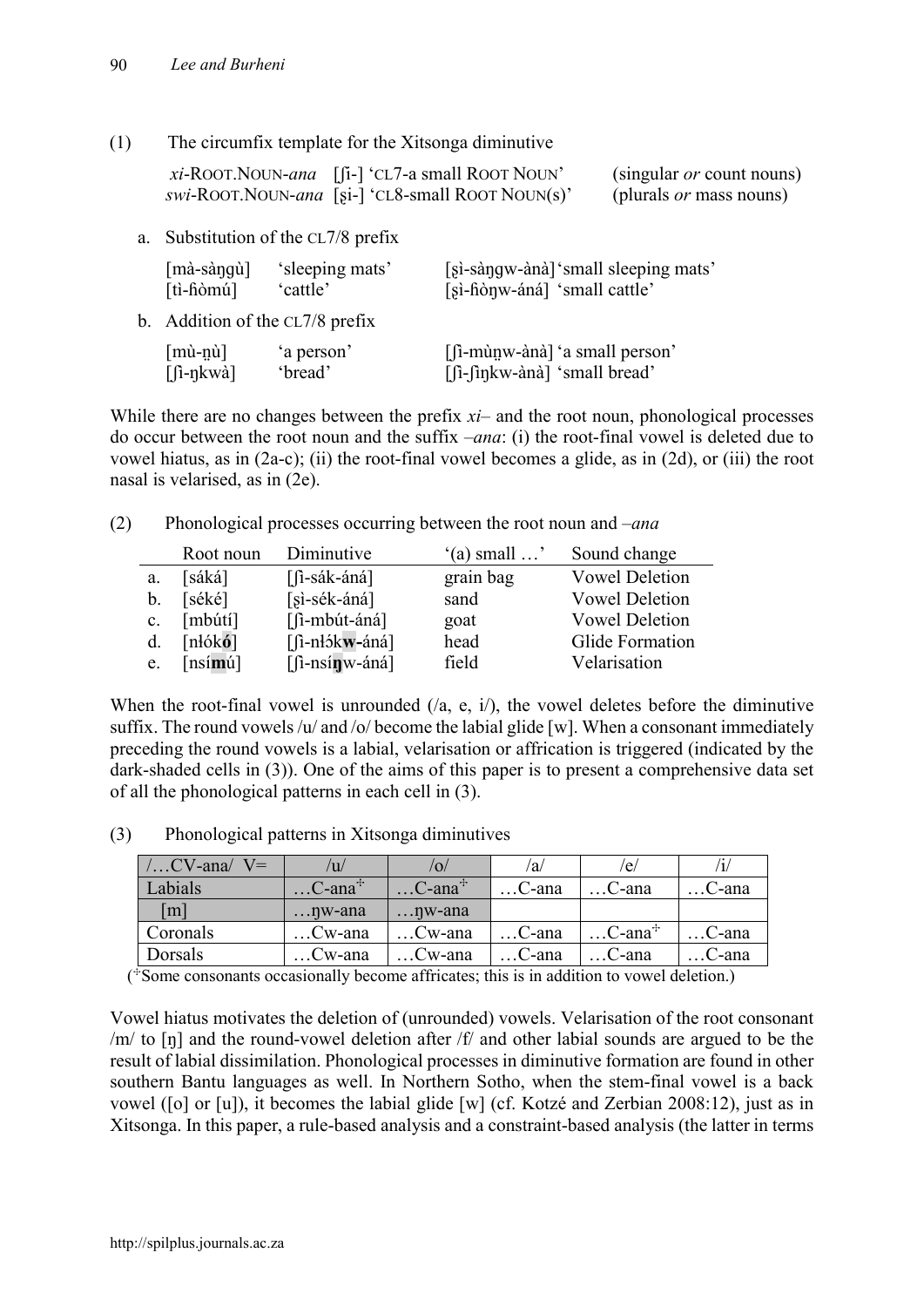of Optimality Theory (OT)) will be discussed in order to explain various phonological processes that occur in the diminutive formation in Xitsonga.

In section 2, facts about Xitsonga and the data collection methods are presented. This will be followed by a data-oriented section that aims to provide a comprehensive picture of phonological patterns of Xitsonga diminutive formation. The analyses in section 4 argue that phonological processes found in Xitsonga diminutives are repair strategies in labial dissimilation. In section 5, a short discussion about the affrication data will be presented.

# **2. Background and data collection**

Xitsonga (also called Changana or Rhonga) is spoken by about 2 million people in South Africa, Zimbabwe, Mozambique and Lesotho. In South Africa, Xitsonga is one of the 11 official languages and is spoken mainly in the northeastern part of the Limpopo province. Most Xitsonga speakers know English, but many of them use only Xitsonga in everyday life. It is also possible to receive education up to a tertiary level in the language. Xitsonga speakers share the linguistic sphere with Tshivenda and Northern Sotho speakers. The Xitsonga variety reported in this paper is the Xiluleke dialect spoken in the Mhinga area of Limpopo, South Africa.

Xitsonga consonants are shown in (4). The right consonant in each pair is laryngealised – either aspirated or breathy voiced. The major difference of this chart from previous work is the absence of the palatal fricative  $[x]$ <sup>1</sup>. The relevant consonants for this paper are the labial consonants as shown in the dark-bordered box.

|               |    |                 | labial  |                 |             |                           | alveolar |                 |                |     | palatal |                |                | velar                       |                  | glottal                   |
|---------------|----|-----------------|---------|-----------------|-------------|---------------------------|----------|-----------------|----------------|-----|---------|----------------|----------------|-----------------------------|------------------|---------------------------|
| <b>Stops</b>  | p  | n <sup>II</sup> | b       |                 |             | ∔n                        | d        |                 |                |     |         |                | $\bf k$        |                             |                  |                           |
| Prenasalised  |    |                 | $m_{b}$ | $\dot{q}^{(m)}$ |             |                           | $^n d$   | $\dot{p}^{(n)}$ |                |     |         |                | k <sup>h</sup> | $\mathfrak{p}_{\mathbf{q}}$ | $\ddot{g}^{(n)}$ |                           |
| Fricatives    |    |                 |         | V               | $\sim$<br>G | tķ                        | z        | dķ              |                | S   |         |                |                |                             |                  | $\boldsymbol{\mathsf{h}}$ |
| Affricates    | pf | pf <sup>h</sup> | by      | $m_{\rm by}$    | ts          | $\mathbf{S}^{\mathrm{n}}$ | dz       | ${}^n\!d\!z$    | $\mathfrak{t}$ | ،µm | фz      | $\overline{d}$ |                |                             |                  |                           |
| <b>Nasals</b> |    |                 | m       | m               |             |                           | n        | ņ               |                |     | n       |                |                |                             | <br>n            |                           |
| Lateral       |    |                 |         |                 |             |                           |          |                 |                |     |         |                |                |                             |                  |                           |
| Rhotic        |    |                 |         |                 |             |                           |          | Ï.              |                |     |         |                |                |                             |                  |                           |
| Glides        |    |                 | W       |                 |             |                           |          |                 |                |     |         |                |                |                             |                  |                           |

(4) Xitsonga consonant inventory (adapted from Baumbach 1987)

The data collection method was aided by a Xitsonga noun corpus built from a Xitsonga dictionary (Cuenod 1967). The Microsoft Access database consists of 1582 nouns, which the second author identified as being in active use in her own speech. Where there were any discrepancies between the second author's pronunciations and those of Cuenod, these were resolved by following the second author's speech form. A script that creates a reverse string list

 <sup>1</sup> The status of the velar fricative [x] has been cross-examined with native speakers of Xitsonga. In Baumbach (1987), a single ideophone *hhatawu* [xatawu] ('of keeping very quiet') is listed. Linguistically trained speakers of Xitsonga were unable to identify a single word containing the [x] sound in the language. Lee (2009) confirmed that his consonant chart was directly taken from Baumbach (1987) prior to any consultation with Xitsonga speakers. We conclude that the variety of Xitsonga in this paper does not have the velar fricative [x].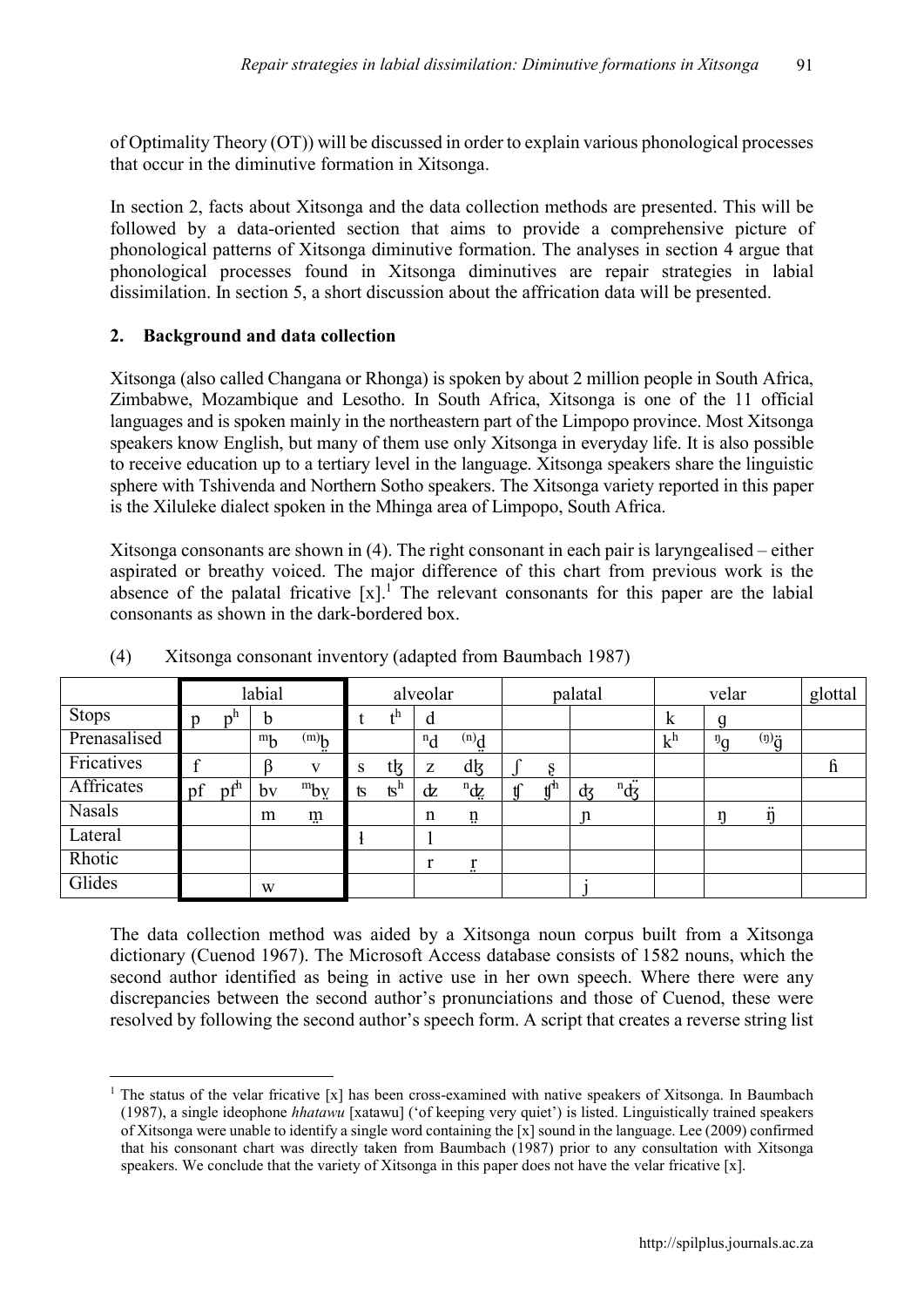sorted nouns from the last character in the orthography.<sup>2</sup> Any items that we were unsure about were double-checked by the second author with other Xitsonga native speakers.

# **3. Diminutive formations in Xitsonga: Data**

Various phonological processes in Xitsonga diminutives have been reported in previous studies (cf. Baumbach 1987:148-157, Ziervogel 1967:216-234), but the reported paradigm has gaps in terms of phonological environments. This section aims to fill these gaps. The root-final unrounded vowels /a, e, i/ undergo vowel deletion in most environments. As such, this section will only report on roots that end with the round vowels /o/ and /u/.

# **3.1 Glide formation**

The root-final round vowels /o/ and /u/ correspond to the labial glide [w] in diminutive forms. The consonant preceding the root-final vowel can be an alveolar, a palatal, a velar or a glottal. In (5), the root-final vowel is /o/. The collected data contains accidental gaps because no roots have the following /-Co/ forms, in which the consonant /C/ is [s, n, t], dz] or breathy voiced.

|                |                   | Root noun                                         | Diminutive                                       | $'(a)$ small $\ldots$ ' |           |
|----------------|-------------------|---------------------------------------------------|--------------------------------------------------|-------------------------|-----------|
| a.             | [t]               | [ <i>p</i> ó <sup>t</sup> ó]                      | $[$ fi-pótw-áná]                                 | pot                     | Alveolars |
|                |                   | $\left[\int$ îp <sup>h</sup> àtò]                 | $\left[\int$ î-p <sup>h</sup> àtw-ànà]           | totem                   |           |
|                |                   | [t <sub>ot</sub> <sub>o</sub> ]                   | [fi-tótw-áná]                                    | animal waste            |           |
|                |                   | $[k^h\acute{o}t\grave{o}]$                        | [fi-k <sup>h</sup> ótw-áná]                      | court                   |           |
|                |                   | [sóntò]                                           | [fi-sóntw-áná]                                   | Sunday                  |           |
| $\mathbf b$ .  | [d]               | $\lceil \dot{b} \dot{\alpha} \dot{\alpha} \rceil$ | [fi-bódw-áná]                                    | hole                    |           |
|                |                   | $\lceil \int$ igòdó $\rceil$                      | [fi-gòdw-áná]                                    | tree stump              |           |
|                |                   | [fikʰòdò]                                         | [fì-kʰòdw-ànà]                                   | a useless person        |           |
| $\mathbf{c}$ . | $\lceil n \rceil$ | [t <sup>h</sup> ònónó]                            | [fi-t <sup>h</sup> ònònw-áná]                    | cricket                 |           |
|                |                   | [mànò]                                            | [sì-mànw-ànà]                                    | senses                  |           |
|                |                   | $[$ fipànó]                                       | $[$ fi-pánw-áná]                                 | team                    |           |
|                |                   | [ménó]                                            | [sì-ménw-áná]                                    | teeth                   |           |
|                |                   | tínó]                                             | [fi-tínw-áná]                                    | a tooth                 |           |
| d.             | $[1]$             | [fitóló]                                          | [fi-tólw-áná]                                    | store                   |           |
|                |                   | [ndòlòlò]                                         | [fi-ndòlòlw-ànà]                                 | pupil of an eye         |           |
|                |                   | [ndzéló]                                          | [fi-ndzélw-áná]                                  | wooden bow              |           |
|                |                   | $[k^h\delta l\delta k^h\delta l\delta]$           | [fi-k <sup>h</sup> òlòk <sup>h</sup> òlw-ànà]    | larynx                  |           |
|                |                   | [nkòlò]                                           | [fi-nkòlw-ànà]                                   | neck                    |           |
|                |                   | [kʰòkʰòlò]                                        | [fi-k <sup>h</sup> òk <sup>h</sup> òlw-ànà]      | castle                  |           |
| e.             | $\lceil r \rceil$ | [nòmbòrò]                                         | [fi-nòmbòrw-ànà]                                 | number                  |           |
|                |                   | $[k^h\delta\delta\delta]$                         | $\lceil$ $\int$ $k^h$ òlòrw-ànà                  | collar                  |           |
|                |                   | [tònòrò]                                          | [fi-tònòrw-ànà]                                  | snoring                 |           |
|                |                   | mùgéró]                                           | [î-gérw-ánà]                                     | canal                   |           |
| f.             | s                 | $k^h$ ósò]                                        | $\overline{\mathsf{h}}$ -k <sup>h</sup> ósw-ánà] | coarse                  |           |

(5) Non-labial consonants + /o/ before the diminutive suffix –*ana*

 <sup>2</sup> We thank James V. Bruno for creating and sharing the Excel script.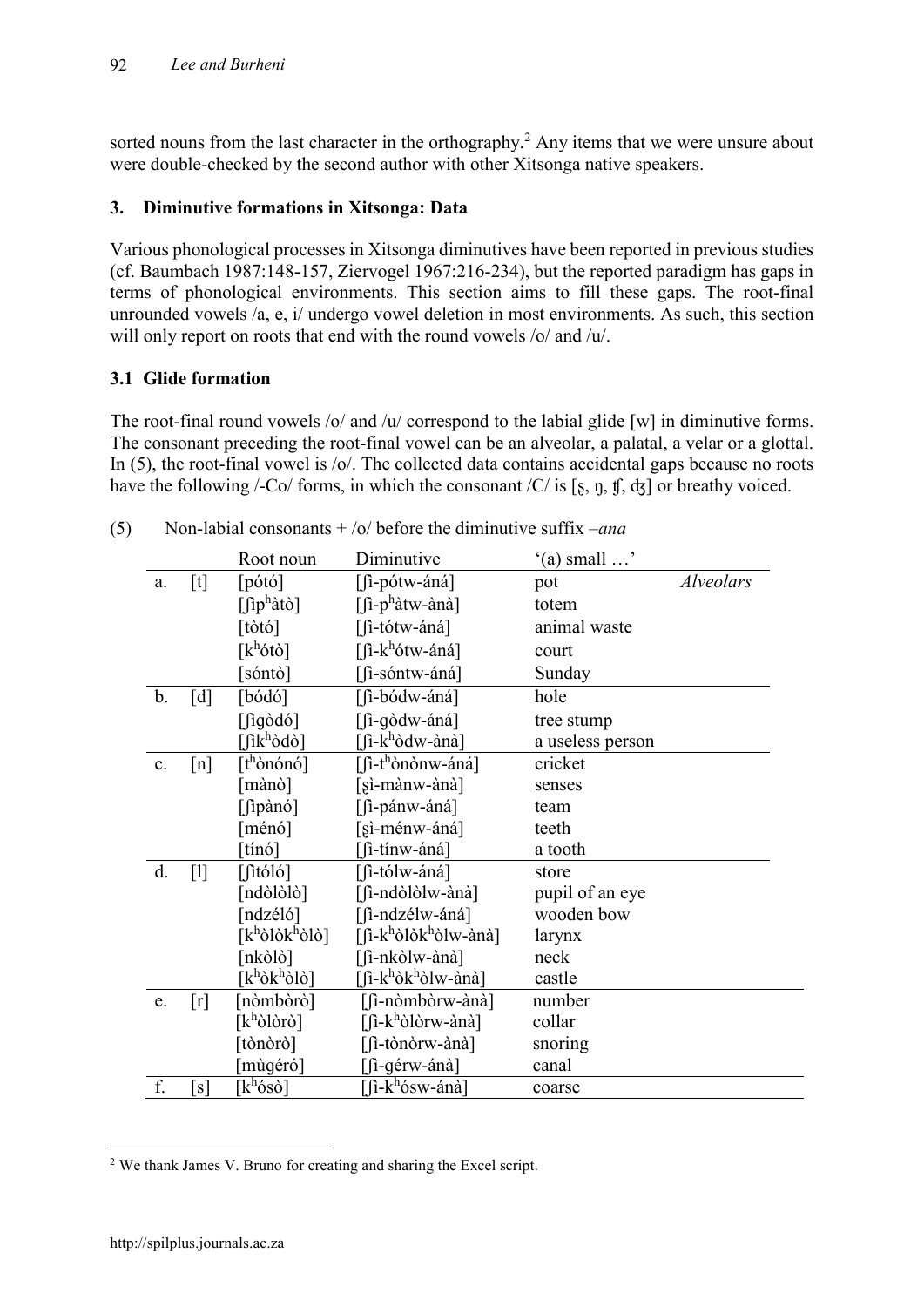| g.             | [ts]                      | [bdʒàtsò]                          | [fi-bdzàtsw-ànà]                                                     | boat             |          |
|----------------|---------------------------|------------------------------------|----------------------------------------------------------------------|------------------|----------|
|                |                           | $[k^h$ òtsò]                       | $\lceil$ $\int$ $k^h$ òtsw-ànà                                       | prison           |          |
|                |                           | fitsòtsò]                          | [î-tsòtsw-ànà]                                                       | locust           |          |
| h.             | [ʤ]                       | [rìmòndzò]                         | [fi-mòndzw-ànà]                                                      | horn             |          |
|                |                           | sóndzó]                            | [fi-sóndzw-áná]                                                      | cow's leg        |          |
|                |                           | màβóndzó]                          | [sì-βóndzw-áná]                                                      | jealousy         |          |
| $\mathbf{1}$ . | ſЛ                        | $\left[\text{mi}\right]$           | $\left[\int$ i-mì $\int w$ -áná]                                     | morning          | Palatals |
| $j$ .          | $\lfloor n \rfloor$       | miànàkànò]                         | sì-ànàkànw-ànà]                                                      | thoughts         |          |
| k.             | ΙiΙ                       | mùgàjò]                            | [sì-gàjw-ànà]                                                        | mealie meal      |          |
| 1.             | [k]                       | [nłókó]                            | [fi-nłókw-áná]                                                       | head             | Velars   |
|                |                           | [rìkókó]                           | [fi-kókw-áná]                                                        | hard part after  |          |
|                |                           |                                    |                                                                      | cooking porridge |          |
|                |                           | [βókó]                             | $\left[ \left\langle \hat{\Pi} - \hat{\beta} \right\rangle$ ókw-áná] | hand             |          |
|                |                           | [dzókò]                            | [fi-dzókw-ánà]                                                       | yoke             |          |
|                |                           | $\lceil \text{t}^{\text{th}}$ ókò] | $\lceil \int_0^h f(x) \cdot \sinh(x) \rceil$                         | chalk            |          |
|                |                           | tlìlókò]                           | [fi-tlìlókw-ánà]                                                     | clock            |          |
| m.             | $\lfloor g \rfloor$       | [gògógò]                           | [fi-gògógw-ánà]                                                      | empty tin        |          |
| n.             | $\lceil \text{fi} \rceil$ | [ntòfiò]                           | [fi-ntòfiw-ánà]                                                      | monkey           | Glottals |
|                |                           | [ndófiò]                           | [fi-ndófiw-ánà]                                                      | maize seeds      |          |
|                |                           | [rìntìfiò]                         | $[$ $\hat{I}$ -ntiĥw-ànà $\hat{I}$                                   | finger           |          |
|                |                           | mìrófió]                           | [fi-rófiw-áná]                                                       | vegetable        |          |

In (6), the root-final vowel is  $/u'$ , which becomes the glide [w] in the diminutive. Three accidental gaps are found in the  $\ell$ -Cu $\ell$  forms, in which  $\ell$  is [s, n, d] or breathy voiced.

| (6) | Non-labial consonants $+$ / $u$ / before the diminutive suffix $-$ ana |  |  |
|-----|------------------------------------------------------------------------|--|--|
|     |                                                                        |  |  |

|    |                           | Root noun                                                                          | Diminutive                                                                       | $(a)$ small $\dots$     |           |
|----|---------------------------|------------------------------------------------------------------------------------|----------------------------------------------------------------------------------|-------------------------|-----------|
| a. | $[t]$                     | [pátú]                                                                             | $[$ $\int$ i-pátw-áná]                                                           | path                    | Alveolars |
|    |                           | [fik $^h$ útú]                                                                     | $\lceil \hat{\mathbf{n}} - \mathbf{k}^{\text{h}} \hat{\mathbf{u}}$ tw-áná]       | trap                    |           |
| b. | $\lceil n \rceil$         | [chanù]                                                                            | [sì-dzànw-ànà]                                                                   | sense                   |           |
|    |                           | [ntłánù]                                                                           | [fi-ntlánw-áná]                                                                  | 50 cent                 |           |
|    |                           | [ŋkánú]                                                                            | $[$ fi-nkánw-ànà]                                                                | stubborn                |           |
| c. | [1]                       | $\lceil$ fitúlú $\rceil$                                                           | [fi-túlw-áná]                                                                    | chair                   |           |
|    |                           | [dùlù]                                                                             | [fi-dùlw-áná]                                                                    | hut for storing harvest |           |
|    |                           | $\lceil \beta$ ùlù $\beta$ ùlù $\rceil$                                            | $[$ $\hat{I}$ - $\beta$ ù $\hat{u}$ $\beta$ ù $\hat{u}$ $\hat{w}$ -ànà $\hat{I}$ | tadpole                 |           |
|    |                           | [mpàlú]                                                                            | $[$ fi-mpálw-áná]                                                                | material for cloth      |           |
|    |                           | $[mbil\u]$                                                                         | [fi-mbílw-áná]                                                                   | heart                   |           |
|    |                           | [fikálú]                                                                           | [î-kàlw-áná]                                                                     | measuring things        |           |
| d. | [r]                       | $\left[\int \hat{\mathbf{u}} \beta \hat{\mathbf{u}} \cdot \hat{\mathbf{u}}\right]$ | $\left[\int_0^1 -\beta \hat{u} \cdot \hat{v} \cdot d\hat{v}\right]$              | non-initiator           |           |
|    |                           | màtlúrú]                                                                           | [sì-tlúrw-áná]                                                                   | bullets                 |           |
| e. | $\lceil s \rceil$         | [fipésú]                                                                           | $[$ fi-pésw-áná]                                                                 | back part of a chicken  |           |
|    |                           | [mùk <sup>h</sup> úsù]                                                             | [sì-k <sup>h</sup> úsw-áná]                                                      | dried vegetables        |           |
| f. | $\int$                    | $[m\alpha]\hat{u}[\hat{u}]$                                                        | [sì-fùfw-ànà]                                                                    | eagerness               | Palatals  |
| g. | [n]                       | $\lceil \dot{m}$ únú $\rceil$                                                      | [sì-múnw-áná]                                                                    | salt                    |           |
| h. | $[\mathbf{\mathfrak{f}}]$ | $[k^h$ àntfú]                                                                      | $\left[\int_0^1 -k^h \hat{a} n f(w - \hat{a} n \hat{a})\right]$                  | long garments           |           |
| 1. | [ʤ]                       | [gwàdʒú]                                                                           | [fi-gwàdʒw-áná]                                                                  | tick mark               |           |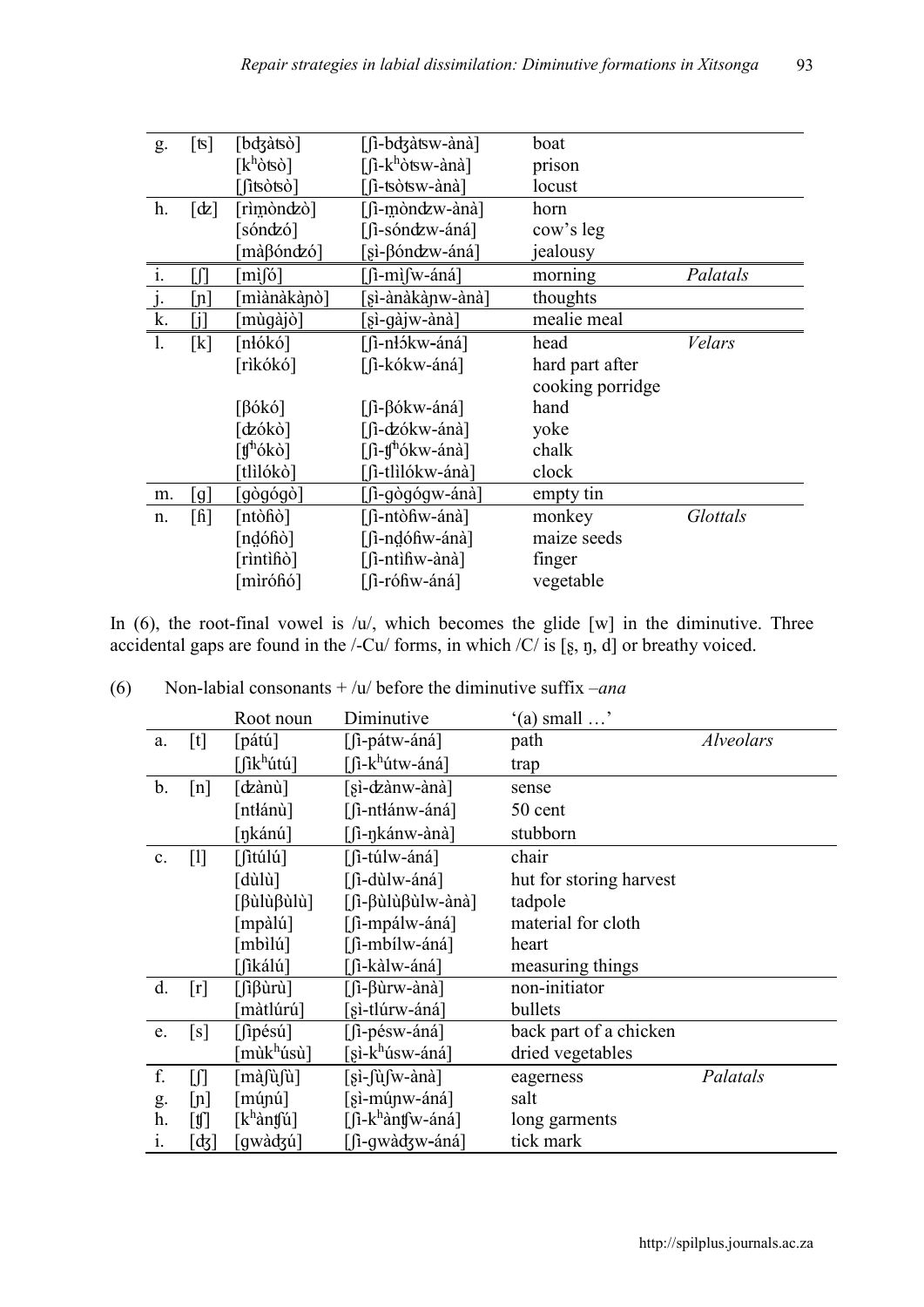| $\mathbf{J}$ . | [k]  | [ŋkúkú]                 | [fi-nkúkw-ánà]                     | rooster                                     | Velars   |
|----------------|------|-------------------------|------------------------------------|---------------------------------------------|----------|
|                |      | [búkù]                  | [fi-búkw-áná]                      | book                                        |          |
|                |      | [nsùkú]                 | [sì-nsùkw-ànà]                     | gold                                        |          |
|                |      | [nùkù]                  | [sì-nùkw-ànà]                      | sweat                                       |          |
|                |      | síkú]                   | [fi-síkw-áná]                      | day                                         |          |
|                |      | [mfùkù]                 | [fì-mfùkw-ànà]                     | snuff case                                  |          |
| k.             | [g]  | $\lceil$ sàngù $\rceil$ | $[$ $\int$ i-sàngw-ànà]            | sleeping mat                                |          |
|                |      | [gàgú]                  | $\lceil$ i-qàqw-ànà]               | a portion of maize-                         |          |
|                |      |                         |                                    | meal porridge                               |          |
|                |      | màqùqù]                 | $[si-q\hat{u}gw-\hat{a}n\hat{a}]$  | eagerness                                   |          |
|                |      | $[m\alpha\sin\alpha]$   | $[si-s\hat{a}ngw-\hat{a}n\hat{a}]$ | sleeping mats                               |          |
|                |      | $\lceil$ igúgù $\rceil$ | $\lceil$ $\lceil$ -qu qw-and       | traditional food (roasted peanut and maize) |          |
|                | [fi] | [fiàfiú]                | [fi-fiàfiw-ànà]                    | lung                                        | Glottals |
|                |      | [sáĥú]                  | [fi-sáfiw-áná]                     | saw                                         |          |
|                |      | dzifiù]                 | [sì-dʒìɦw-ànà]                     | red coloured soil                           |          |

#### **3.2 Velarisation of the bilabial nasal [m]**

When the root-final round vowels /o/ and /u/ are preceded by the bilabial nasal /m/, the labial corresponds to the velar  $[\eta]$  in the surface form. In (7), the labial nasal is followed by  $\langle \circ \rangle$ , and in (8) it is followed by  $/u$ .

(7) Labial nasal /m/ + /o/ before the diminutive suffix –*ana*

|                | Root noun                                        | Diminutive                                          | $'(a)$ small $\ldots$ |
|----------------|--------------------------------------------------|-----------------------------------------------------|-----------------------|
| a.             | $[n\dot{o}m\dot{o}]$                             | $[$ $\hat{I}$ -nò <b>n</b> $\hat{W}$ -ànà $\hat{I}$ | mouth                 |
| b.             | [nsómó]                                          | $[$ fi-nsónw-áná]                                   | seam                  |
| $\mathbf{c}$ . | $\lceil q \dot{\phi} \text{m} \dot{\phi} \rceil$ | $[$ $\int$ i-gòn w-ànà]                             | forehead              |
| d.             | [fómò]                                           | $[$ fónw-áná]                                       | form                  |
| e.             | $\lceil$ fik <sup>h</sup> ómó]                   | $[\int_0^1 -k^h \phi \mathbf{u} \cdot \phi]$        | cup handle            |

|                | Root noun                    | Diminutive                       | $'(a)$ small $\ldots$ |
|----------------|------------------------------|----------------------------------|-----------------------|
| a.             | $[nsim\$                     | $[$ $\ln$ -nsín w-áná $]$        | field                 |
| b.             | [nàmù]                       | $[\n\int$ -nàn w-ànà]            | neck                  |
| $\mathbf{c}$ . | $[\hat{\text{h}\text{omu}}]$ | $[$ fi-fi $\partial$ n $w$ -ánà] | cow                   |
| $d_{\cdot}$    | $[$ risímú $]$               | $[$ $\hat{I}$ -sín w-áná $]$     | song                  |
| e.             | $[min\{$                     | $[$ fi-múnw-ánà]                 | hot weather           |
| f              | [fikòmù]                     | $[$ fi-kònw-ànà]                 | hoe                   |

# **3.3 Deletion after the labial continuants [f], [pf], [bv] or [w]**

When root-final round vowels are preceded by the oral labials  $(f, f')$ <sub>(m)</sub>pf/, /bv/ or /w/), the round vowels delete. The data in this section fills a gap in the previous studies.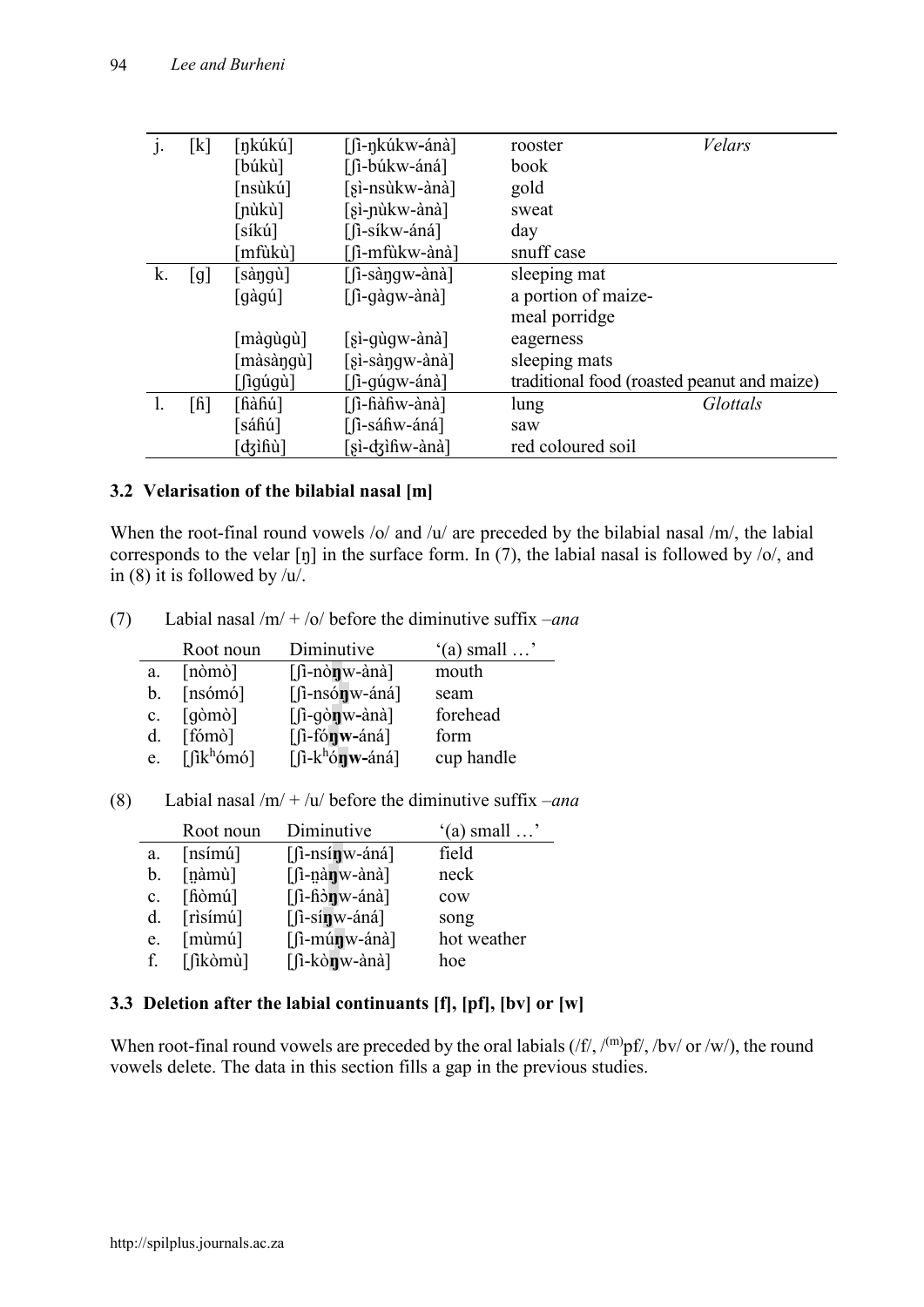|                | Root noun                                                   | Diminutive                                                                                                                                                                                                                                                                                                                            | $'(a)$ small $\ldots$  |                                 |
|----------------|-------------------------------------------------------------|---------------------------------------------------------------------------------------------------------------------------------------------------------------------------------------------------------------------------------------------------------------------------------------------------------------------------------------|------------------------|---------------------------------|
| a.             | [sèfò]                                                      | [fi-sèf-ànà]                                                                                                                                                                                                                                                                                                                          | sif (Afrikaans for     | $/-$ fo $/$                     |
|                |                                                             |                                                                                                                                                                                                                                                                                                                                       | 'sieve')               |                                 |
| $\mathbf{b}$ . | $\lceil \text{tf}^{\text{h}} \text{\'{e}} \text{fi} \rceil$ | $[si-fh$ éf-ánà]                                                                                                                                                                                                                                                                                                                      | poison                 | $/-fu/$                         |
|                | [fiáfù]                                                     | [fi-fiáf-ánà]                                                                                                                                                                                                                                                                                                                         | half                   |                                 |
|                | $\lceil$ elùfù $\rceil$                                     | [fi-fèlùf-ànà]                                                                                                                                                                                                                                                                                                                        | shelf                  |                                 |
|                | [gòlùfù]                                                    | [fi-qòlùf-ànà]                                                                                                                                                                                                                                                                                                                        | golf                   |                                 |
| $\mathbf{c}$ . | $\left[\frac{1}{2}m\right]$                                 | $\lceil$ $\left\lceil \frac{1}{2} \right\rceil$ $\frac{1}{2}$ $\frac{1}{2}$ $\frac{1}{2}$ $\frac{1}{2}$ $\frac{1}{2}$ $\frac{1}{2}$ $\frac{1}{2}$ $\frac{1}{2}$ $\frac{1}{2}$ $\frac{1}{2}$ $\frac{1}{2}$ $\frac{1}{2}$ $\frac{1}{2}$ $\frac{1}{2}$ $\frac{1}{2}$ $\frac{1}{2}$ $\frac{1}{2}$ $\frac{1}{2}$ $\frac{1}{2}$ $\frac{1}{$ | branch used for fences | $/$ - $^{(m)}$ pfu $/$          |
|                | $[n]^{m}$ pfú]                                              | [fi-ni <sup>m</sup> pf-áná]                                                                                                                                                                                                                                                                                                           | sheep                  |                                 |
|                | $\lceil \dot{\text{no}}^{\text{m}} \text{pfú} \rceil$       | $[\hat{\mathbf{n}}$ -nó <sup>m</sup> pf-áná]                                                                                                                                                                                                                                                                                          | nose                   |                                 |
|                | [ndlòpfù]                                                   | [fi-ndlòpf-ànà]                                                                                                                                                                                                                                                                                                                       | elephant               |                                 |
| d.             | $[\intibvòbvò]$                                             | [fi-bvòbv-ànà]                                                                                                                                                                                                                                                                                                                        | dead chicken anus      | $\lambda$ -bvo $\lambda$        |
| e.             | $[$ filèbvù]                                                | [fi-lèbv-ànà]                                                                                                                                                                                                                                                                                                                         | chin                   | $\frac{\partial v}{\partial x}$ |
| f.             | [nàwù]                                                      | [fi-nàw-ànà]                                                                                                                                                                                                                                                                                                                          | law                    | /-wu                            |
|                | [láwú]                                                      | [fi-láw-áná]                                                                                                                                                                                                                                                                                                                          | boy's house            |                                 |

# (9) Labial continuants + round vowels before the diminutive suffix –*ana*

#### **3.4 Section summary**

The generalisations so far are three-fold. First, in vowel hiatus contexts, round vowels correspond to the labial glide [w] in the surface form. Non-round vowels do not usually have correspondents and simply delete before the diminutive suffix, as in (10a). Second, when the consonant preceding round vowels is an oral labial ([f], [pf], [bv] or [w]), round-vowel deletion takes place; the same pattern is observed in non-round vowels. While this generalisation also applies to other oral labials ([p], [ph], [b],  $[m_b]$ , [ $\beta$ ]), the former set of oral labials undergoes affrication in addition to vowel deletion (see section 5.1 for further discussion). Third, when the consonant preceding round vowels is /m/, the round vowels correspond to [w] and the /m/ corresponds to the velar nasal [ŋ]. Non-round vowels do not have such a correspondent relationship, as illustrated in (10b).

#### (10) Phonological processes when the root-final vowel is round

a. Changes in the root-final vowel

| <i>i.</i> Glide formation<br>/u/ or /o/ $\rightarrow$ [w] | $/$ C <sup>[-labial]</sup> -ana                                                         |                               |
|-----------------------------------------------------------|-----------------------------------------------------------------------------------------|-------------------------------|
| ii. Vowel deletion<br>/u/ or /o/ $\rightarrow \emptyset$  | $\langle \dots C_{\lceil + \text{labial}, \text{-nasal} \rceil} \text{ -} \text{ and }$ | (see $\S$ 5.1 for exceptions) |

b. Changes in the consonant immediately preceding the final vowel

Velarisation  $/m/ \rightarrow [n]$  / ... [w]-ana

These generalisations will be analysed in terms of a rule-based analysis and a constraint-based analysis (OT) in section 4.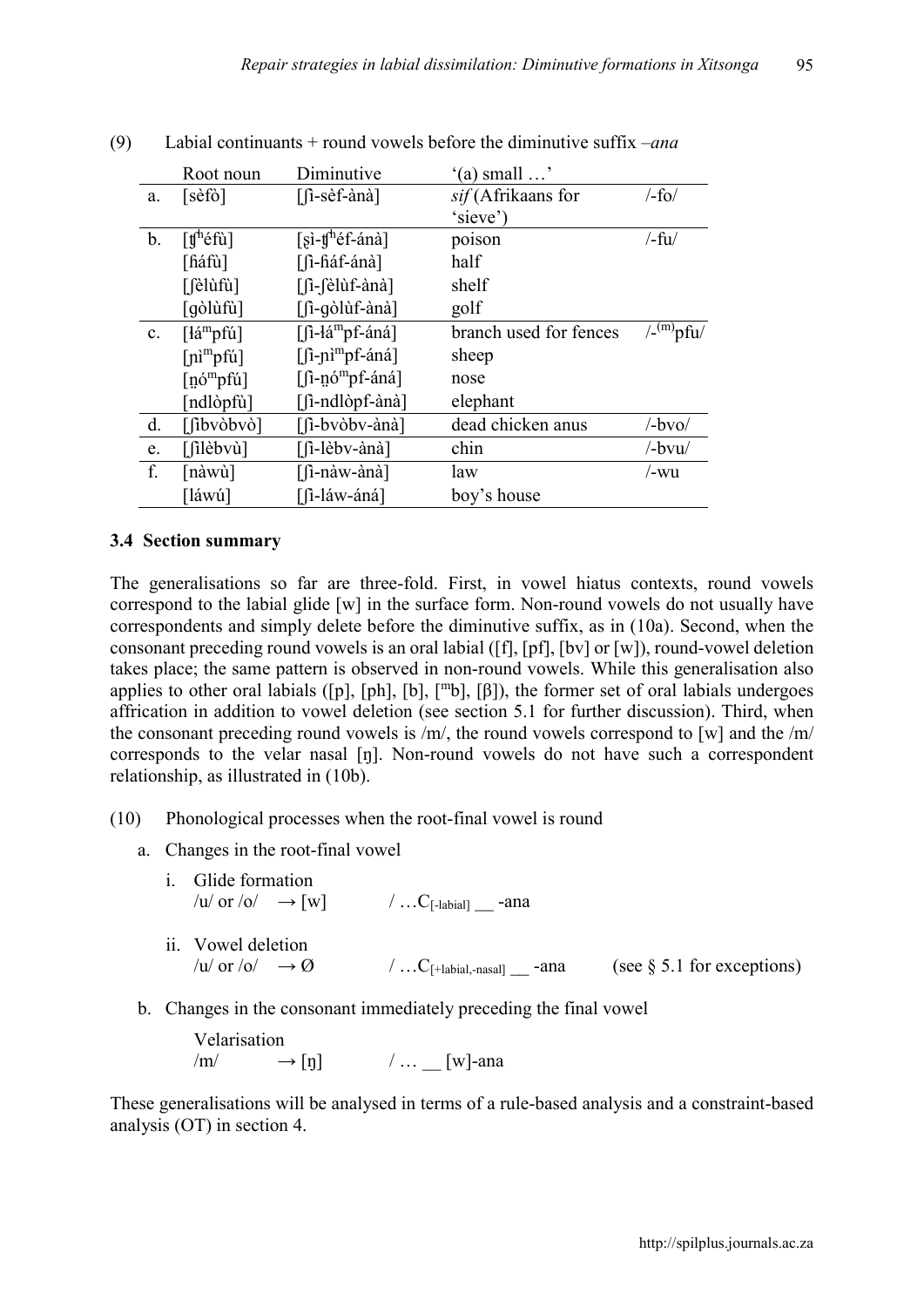# **4. Analysis: Repair strategies in labial dissimilation**

The phonological patterns presented in section 3 show that round vowels become a labial approximant [w] in the diminutive, as illustrated in (11a). Xitsonga, however, does not allow two adjacent segments with the [labial] feature, and the repair strategies are (i) to velarise the labial nasal [m], as in (11b), or (ii) to delete the labial after the non-nasal labials [f, w, pf, bv], as in (11c).

(11) Glide formation and avoidance of adjacent [labial] segments

|             | Root noun            | Diminutive                                    | $(a)$ small $\ldots$ |                 |
|-------------|----------------------|-----------------------------------------------|----------------------|-----------------|
| a.          | [pó <sub>tó</sub> ]  | $\lceil$ i-pótw-áná]                          | pot                  | Glide Formation |
|             | $[n\dot{o}m\dot{o}]$ | $\left[\hat{\text{1}}\text{-}\text{n}\right]$ | mouth                | Velarisation    |
| $c_{\cdot}$ | [sèfò]               | $\lceil$ $\lceil$ -sèf-ànà $\rceil$           | sieve                | Deletion        |

# **4.1 Rule-based analysis**

The three phonological processes in (10) follow the rule ordering in (12). First, the glideformation rule changes the round vowels /u, o/ to [w]. Second, the velarisation rule changes the labial nasal [m] to the velar [ŋ] in order to avoid sequences of labial segments (OCP<sup>3</sup>-labial). Third, the deletion rule deletes the root-final labial segment [w] due to the avoidance of two adjacent segments with the labial specification.

(12) Summary of the rule-based analysis

| $/$ fi-pótó-ana/ | /fi-nòmò-ana/    | /fi-sèfò-ana/ |                   |
|------------------|------------------|---------------|-------------------|
| fipotwana        | <i>finomwana</i> | fisefwana     | Glide Formation   |
|                  | <b>finonwana</b> |               | Velarisation      |
|                  |                  | fisefana      | [labial]-Deletion |
| [fipótwáná]      | [finònwànà]      | [fisèfànà]    |                   |

If the deletion rule precedes the velarisation rule, we expect that /ʃìnomuánà/ will be realised as \*[ʃìnomana] in (13), which is unattested.

(13) Applying [labial]-Deletion before Velarisation

| $/$ [i-nomo-ana $/$ |                   |
|---------------------|-------------------|
| finomwana           | Glide Formation   |
| finomana            | [labial]-Deletion |
|                     | Velarisation      |
| *[finomana]         |                   |

If the vowel deletion rule were to be applied first, it bleeds the glide formation rule and the velarisation rule, generating \*[ʃipotana] and \*[ʃìnomana].

In the rule-based analysis, the non-round vowels delete or trigger palatalisation. The non-round front vowels /i/ and /e/ are subject to the glide formation rule, which changes /i/ and /e/ to the palatal glide [j]. Another rule then deletes the palatal glide. In the case of the root-final vowel [a], this vowel simply coalesces with the first vowel of the suffix –*ana*.

<sup>&</sup>lt;sup>3</sup> The Obligatory Contour Principle (OCP) prohibits two identical features from being adjacent in the surface form.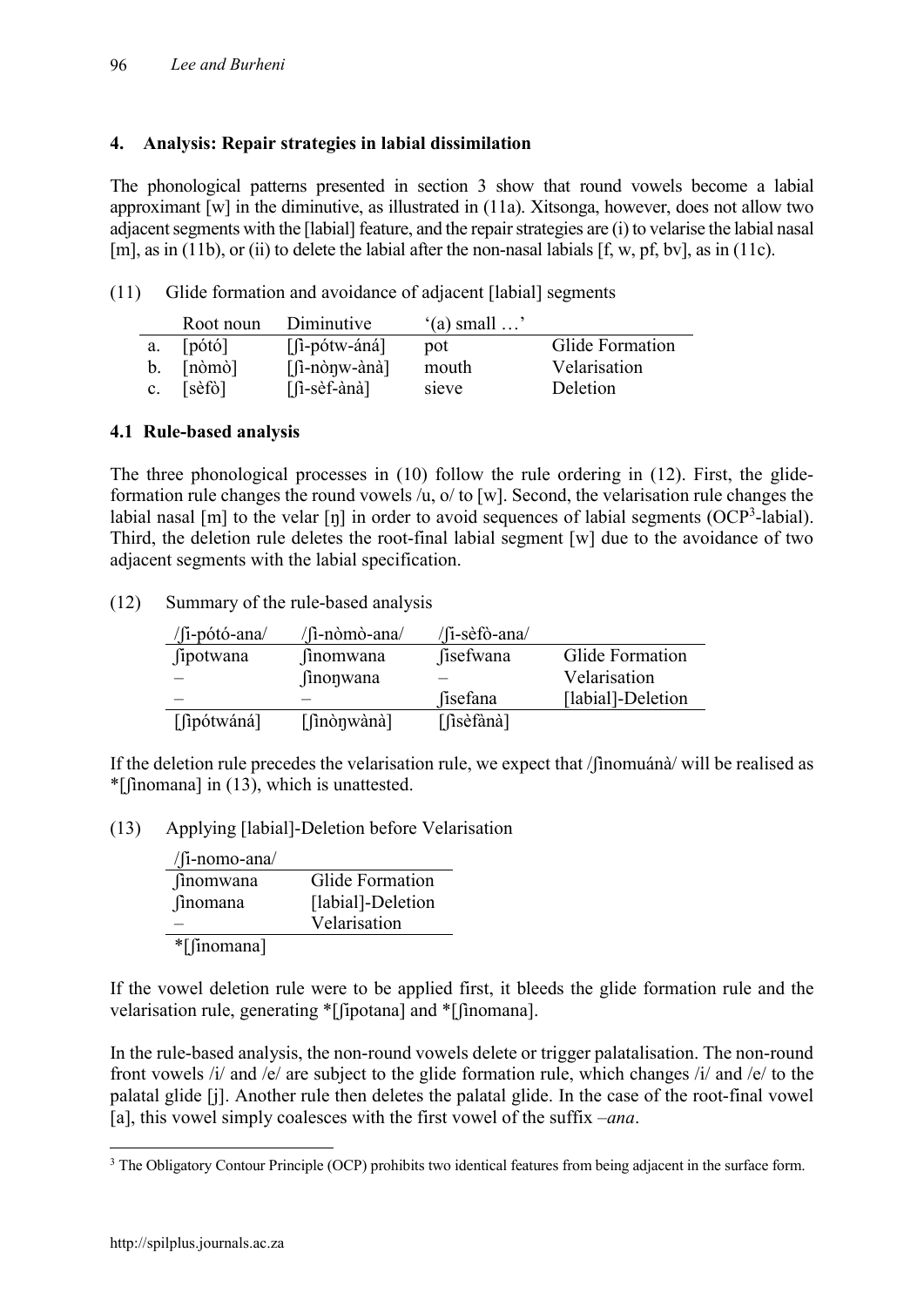# **4.2 An Optimality Theory (constraint-based) analysis**

The data analysis in this section involved the use of a constraint-based theory, namely Optimality Theory (OT; Prince and Smolensky 1993/2004) as the framework. In this theory, the avoidance of sequences of [labial] segments is posited as a competition between faithfulness constraints (14) and markedness constraints (15).

- (14) Faithfulness constraints (cf. McCarthy and Prince 1995)
	- a. MAX-V[LAB]: Assign a violation mark when a round vowel ([labial]) in the input does not have a correspondent in the output.
	- b. IDENT(LAB): Assign a violation mark when corresponding segments in the input and the output do not have identical values for the [labial] feature.
	- c. IDENT(CONS): Assign a violation mark when corresponding segments in the input and the output do not have identical values for the [consonantal] feature.
- (15) Markedness constraints
	- a. OCP-LABIAL: Assign a violation mark to labials that are adjacent. (cf. Myers 1997)
	- b. \*VV: Assign a violation mark to vowels that are adjacent. (cf. Casali 1996)
	- c.  $*(x)$ : Assign a violation mark to the velar fricative [x]. (Phonotactic constraint)
	- d. \*Cj: Assign a violation mark to palatalised stops. <sup>4</sup> (Phonotactic constraint)

The tableau<sup>5</sup> in (16) shows that the two markedness constraints  $*VV$  and MAX-V dominate the IDENT(CONS) constraint. In the optimal candidate in (16a), the root-final round vowel has a correspondent [w] in the output. Vowel hiatus is repaired by changing the vowel to a glide. The faithful candidate in (16b) violates the \*VV constraint. The deletion candidate in (16c) satisfies the \*VV constraint, but it violates the MAX-V[LAB] constraint.

|                |   | $/$ [i-poto-ana $/$ | OCP-LABIAL i | $*VV$ | MAX-V<br>$LAB$ | $\log_{10}(LAB)$ IDENT(CONS) |
|----------------|---|---------------------|--------------|-------|----------------|------------------------------|
| a.             | œ | [ipotwana]          |              |       |                |                              |
| b.             |   | [fipotoana]         |              | $W^*$ |                |                              |
| $\mathbf{c}$ . |   | [fipotana]          |              |       | $W^*$          |                              |

(16) Glide Formation: OCP-LABIAL, \*VV, MAX-V[LAB], IDENT(LAB) >> IDENT(CONS)

The ranking when the labial nasal velarises is shown in (17). The faithful candidate in (17b) violates the \*VV constraint. In (17c), the candidate avoids \*VV violation by changing the round vowel to a labial glide, but this incurs a violation of OCP-LABIAL (in addition to the violation of IDENT(CONS)). The deletion of the input round vowel violates MAX-V[LAB] in (17d). The

<sup>&</sup>lt;sup>4</sup> One reviewer raised concerns with the constraint \*Cj because a palatalised bilabial plosive [b<sup>j</sup>] (spelled 'by') and a palatalised alveolar plosive  $[d]$  (spelled 'dy') are listed in Baumbach (1987). A recent study on the acoustics and articulation of voiced affricates in Xitsonga under discussion by Lee, Kawahara and Takemura (2014) shows that the spelling 'by' is a voiced labial-released alveolar affricate [bz] and the spelling 'dy' is a voiced palatal affricate [ʤ]. We believe that \*Cj is an active constraint in the dialect of Xitsonga discussed in this paper. We do not, however, exclude the possibility that the Xitsonga dialect described in Baumbach (1987) does in fact have a palatalised labial and a palatalised alveolar in the consonant inventory, which would mean that the \*Cj constraint is not undominated.

<sup>&</sup>lt;sup>5</sup> All tableaux in this paper follow the comparative tableaux format (see Prince 2002).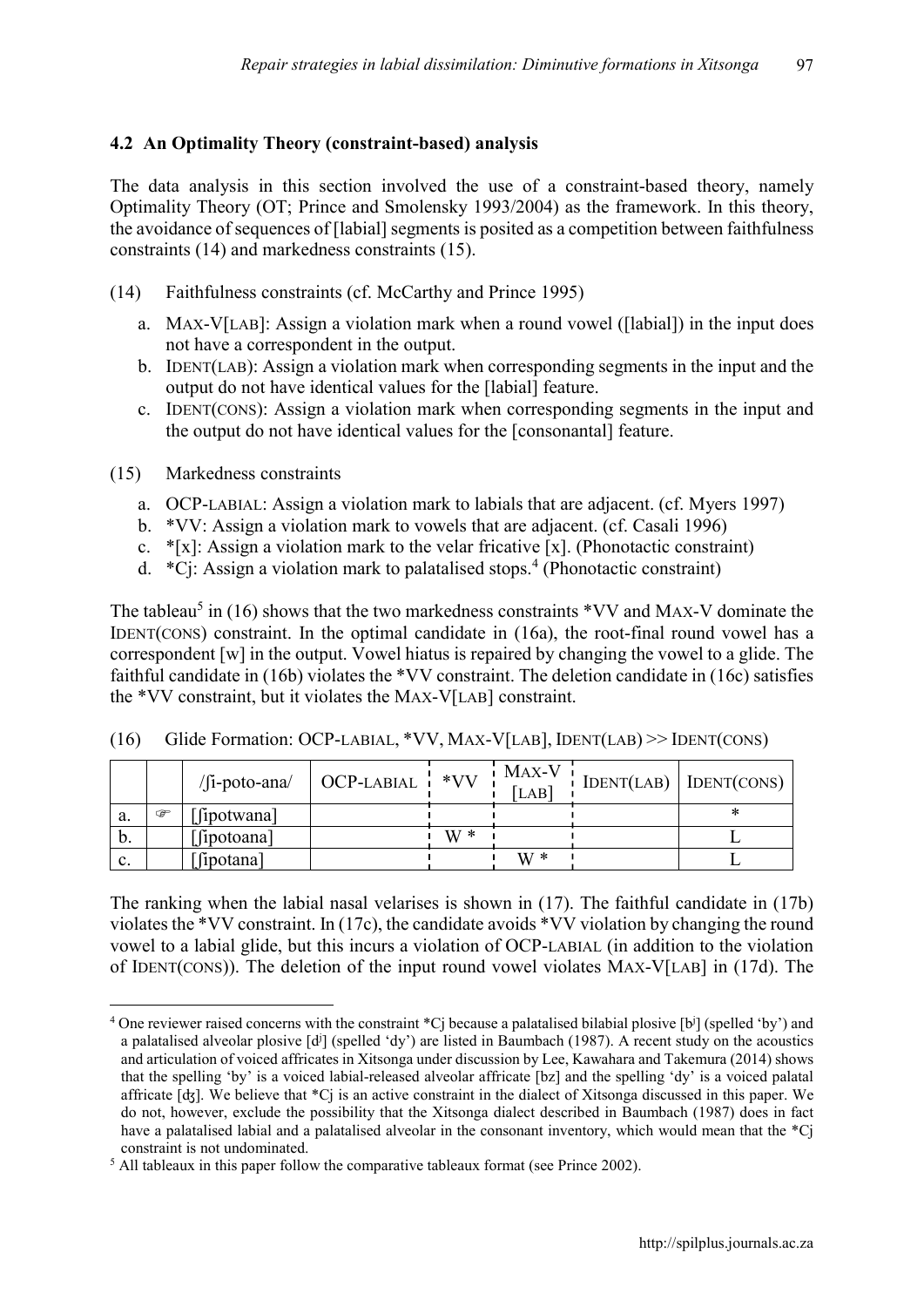optimal candidate violates two faithfulness constraints: IDENT(LAB) due to the change of place from [m] to [ŋ], and IDENT(CONS) because /o/ corresponds with [w].

|                 |   | $/$ [i-nomo-ana $/$ | $\overline{OCP-LABIAL}$ | $*VV$ | MAX-V<br>[LAB] |   | $IDENT(LAB)$ IDENT(CONS) |
|-----------------|---|---------------------|-------------------------|-------|----------------|---|--------------------------|
| a.              | œ | [inonwana]          |                         |       |                | ∗ | ∗                        |
| $\mathfrak{b}.$ |   | [finomoana]         |                         | $W*$  |                |   |                          |
| $\mathbf{c}$ .  |   | [finomwana]         | $W*$                    |       |                |   | *                        |
| d.              |   | finomana            |                         |       | $W^*$          |   |                          |

(17) Velarisation: OCP-LABIAL, \*VV, MAX-V[LAB] >> IDENT(LAB), IDENT(CONS)

In the deletion cases, the faithful candidate in (18b) violates the \*VV constraint. Changing the underlying  $f/d$  to the velar fricative [x], as in (18c), violates the constraint  $f(x)$  which is motivated by the phonotactic ban on this sound in Xitsonga. The glide formation candidate in (18d) violates the higher-ranked OCP-LABIAL constraint. The optimal candidate in (18a) violates the MAX-V[LAB] constraint because the input /o/ does not have a correspondent in the output, but it satisfies other markedness constraints that are ranked higher.

#### (18) Deletion

|                |   | $/$ [i-sefo-ana $/$ | OCP-LABIAL $\vert * \vert x \vert \vert * VV$ |       |     | MAX-V<br>[LAB] | IDENT(LAB) | IDENT(CONS) |
|----------------|---|---------------------|-----------------------------------------------|-------|-----|----------------|------------|-------------|
| a.             | œ | [isefana]           |                                               |       |     | *              |            |             |
| b.             |   | [fisefoana]         |                                               |       | W * |                |            |             |
| $\mathbf{c}$ . |   | [isexwana]          |                                               | $W^*$ |     |                | $W^*$      | $W^*$       |
| d.             |   | [isefwana]          | $W^*$                                         |       |     |                |            | $W^*$       |

Unrounded vowels are deleted in vowel hiatus contexts. The tableau in (19) shows that the faithful candidate violates \*VV in (19b). In (19c), the non-round vowel  $\overline{ii}$  corresponds to the glide [j]. This candidate is ruled out by the co-occurrence restriction constraint \*Cj. The optimal candidate satisfies the higher ranked constraints.

#### (19) Deletion of non-round vowels

|                |   | /fi-mali-ana/ | $OCP-LABIAL + C1$ |       | $*VV$ | MAX-V<br>[LAB] | $IDENT(LAB)$ DENT(CONS) |
|----------------|---|---------------|-------------------|-------|-------|----------------|-------------------------|
| a.             | œ | [imalana]     |                   |       |       | ∗              |                         |
| b.             |   | [fimaliana]   |                   |       | $W^*$ |                |                         |
| $\mathbf{c}$ . |   | [fimaljana]   |                   | ' W * |       |                | $W^*$                   |

So far, we have proposed two analyses of Xitsonga diminutive formation: in (i) a rule-based theory and in (ii) a constraint-based theory (OT). While both analyses can account for the surface patterns in Xitsonga diminutives, an OT analysis provides a clear reason why these processes occur – as an avoidance measure against two labials or two vowels in the surface form.

When the final round vowel is preceded by the three labial obstruents  $[p, {}^m b, B]$ , affrication is employed. This is another type of repair strategy that will be discussed in the following section.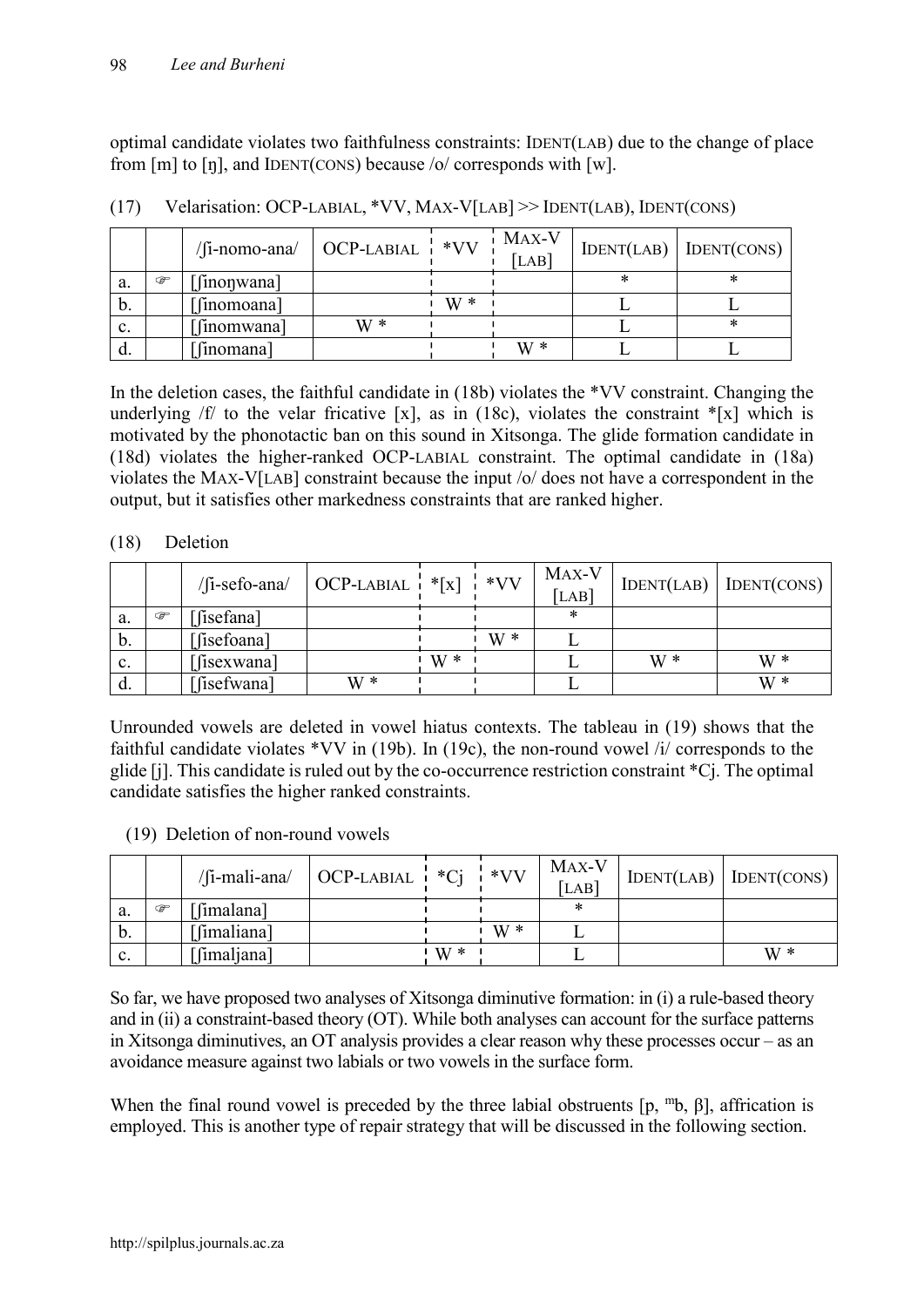#### **5. Affrication as a repair strategy?**

When the consonant preceding a round vowel is one of the oral labials  $[p, {^m}b, \beta]$  or when a liquid [1, r] precedes a non-round vowel, the vowels are deleted and the consonant corresponds to the voiced affricate in the diminutive, as in (20).

#### (20) Mapping to affricates

a. round vowels after a labial (Vowel Deletion, Affrication: more data below)

| [nàmbù] | $[$ fi-nàmbz-ànà] | 'a small river' |
|---------|-------------------|-----------------|
|---------|-------------------|-----------------|

b. non-round vowels after a liquid (Vowel Deletion, Affrication)

| $[\text{m\`u\`f}]$        | $\lceil$ $\lceil$ -mùdz-ánà $\rceil$ | 'a small tree'        |
|---------------------------|--------------------------------------|-----------------------|
| $[nk\grave{e}l\acute{e}]$ | $\lceil$ i-nké <b>dz</b> -ánà        | 'a small narrow hole' |
| [màfúrá]                  | $[s\cdot f\acute{u}dz$ -ánà]         | 'little fat'          |

In previous studies (cf. Baumbach 1987, Ziervogel 1967 and Burheni 2012), the sound change of round vowels after labial obstruents was characterised as "Palatalisation". A closer examination shows that the change is to an alveolar affricate instead of a palatal affricate. In this paper, we will call this rule simply "Affrication", as in (21). This rule maps the root consonants before the final vowel to an affricate.

(21) Affrication

/l/ or /r̪/  $\longrightarrow [\text{d}z]$  / ... \_\_\_ -ana  $\gamma$ p/, /<sup>m</sup>b/ or /b/  $\rightarrow$  [pz], [bz] / ... \_\_ -ana

This type of affrication has been reported in passivisation in languages such as isiZulu. In Xitsonga, however, affrication does not occur in passivisation, in which the suffix [–iw] is added to the verbal stem, without triggering a phonological process.

# **5.1 Affrication after labial obstruents: [p], [(m)b], [β]**

Data is shown in (22) and (23) where the round vowels  $\frac{1}{u}$  and  $\frac{1}{u}$  are preceded by the three labial obstruents  $[p]$ ,  $\binom{(m)}{b}$  and  $\binom{β}{r}$ .

|                |                     | Root noun                                     | Diminutive                                                                                     | $'(a)$ small $\ldots$  |
|----------------|---------------------|-----------------------------------------------|------------------------------------------------------------------------------------------------|------------------------|
| a.             | [p]                 | $[s$ ópò]                                     | $[si-sópz-áná]$                                                                                | soup                   |
| b.             | $\lceil m_b \rceil$ | [mòmbó]                                       | [fi-mòmbz-áná]                                                                                 | face                   |
|                |                     | $[k^h$ ómbó]                                  | $\left[\int_0^1 -k^h \omega_h \omega_h \right]$                                                | misfortune             |
| $\mathbf{c}$ . | IBI                 | $\lceil \hat{h} \hat{u} \beta \hat{o} \rceil$ | $[$ fi-fiúbz-áná]                                                                              | gathering place        |
|                |                     | $[nk^h\ddot{u}\beta\dot{o}]$                  | $[\hat{\mathsf{n}}$ -nk <sup>h</sup> ù <b>bz</b> -ànà]                                         | feast                  |
|                |                     | $\lceil d \cdot \beta_0 \rceil$               | $\left[ \int$ -dzóbz-áná]                                                                      | animal skin            |
|                |                     | [makòβó]                                      | [sì-kò <b>bz</b> -áná]                                                                         | eyes that are deep-set |
|                |                     | $[ndz\delta\beta\delta]$                      | $\left[\hat{\mathbf{n}}\text{-ndzobz}-\hat{\mathbf{a}}\hat{\mathbf{n}}\hat{\mathbf{a}}\right]$ | animal skin cloth      |

(22) Labial stops + /o/ before the diminutive suffix –*ana*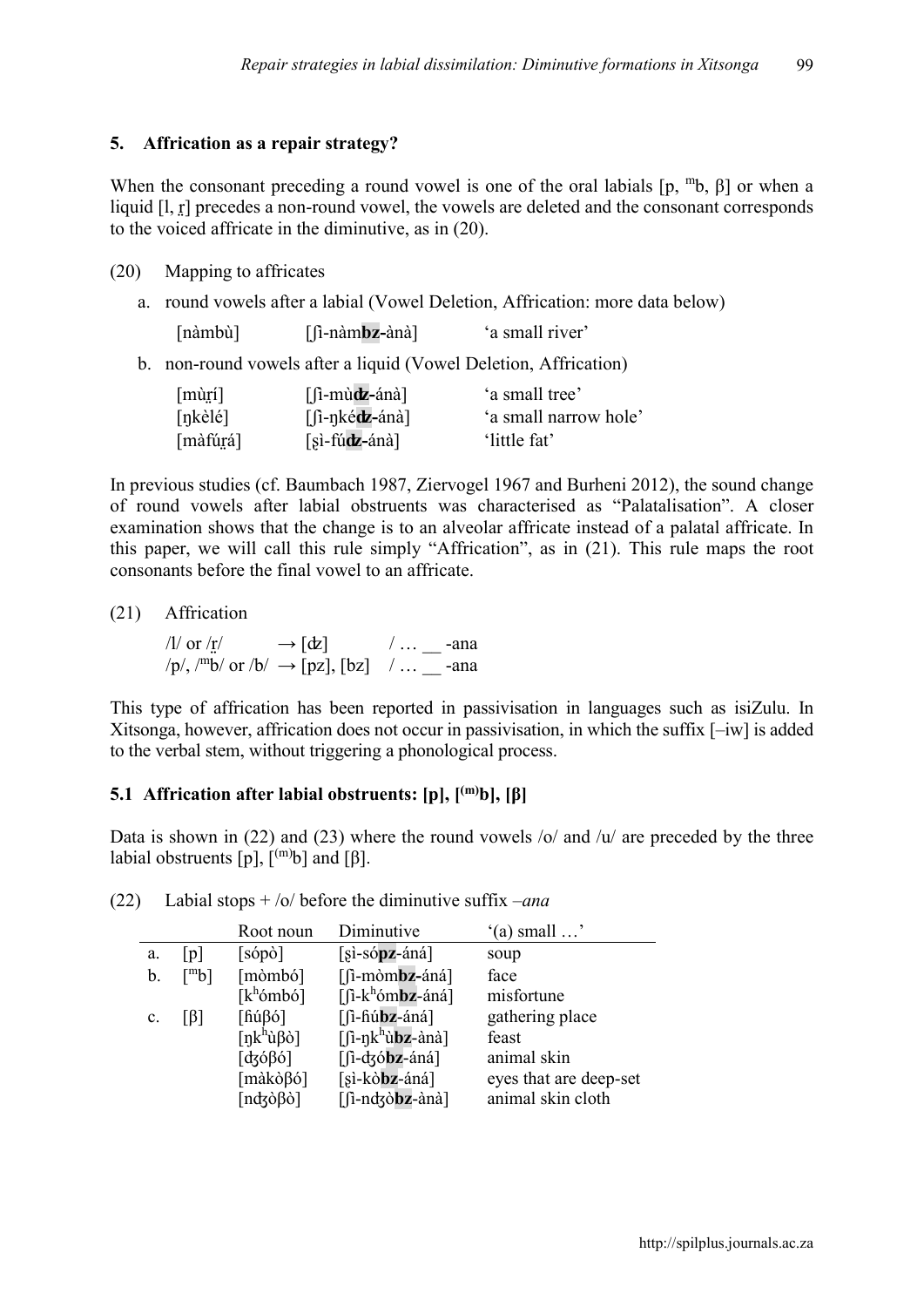|    |                     | Root noun                       | Diminutive                                  | $'(a)$ small $\ldots$ |
|----|---------------------|---------------------------------|---------------------------------------------|-----------------------|
| a. | p                   | [mùkápù]                        | $[si-kápz-ánà]$                             | soft porridge         |
|    |                     | $\lceil \sinh \tilde{u} \rceil$ | $[si-súpz-ánà]$                             | soup                  |
|    |                     | [kùnúpù]                        | [fi-kùnúpz-ánà]                             | button                |
|    |                     | $[$ ntsúpú $]$                  | $\lceil$ $\lceil$ -ntsúpz-ánà $\rceil$      | totem                 |
| b. | lbl                 | $\lceil$ iqúbù $\rceil$         | $\left[$ [i-qù <b>bz</b> -ánà]              | musical bow           |
| c. | $[p^h]$             | $[p^h$ ú $p^h$ ú]               | [fi-p <sup>h</sup> úpz-ànà]                 | pillar                |
| d  | $\lceil m_b \rceil$ | [nàmbù]                         | $[$ fi-nàmbz-ànà]                           | river                 |
|    |                     | [rùmbù]                         | $[$ $\hat{a}$ -rùm <b>bz</b> -ànà $\hat{a}$ | intestine             |
|    |                     | [ʤàmbù]                         | [fi-dzàmbz-ànà]                             | sun                   |
|    |                     | [tʰùmbù]                        | [fì-t <sup>h</sup> ùm <b>bz</b> -ànà]       | rubber tube           |
|    |                     | [ntàmbù]                        | [fi-ntàmbz-ànà]                             | rope                  |
| e. |                     | [ŋgùßù]                         | $\lceil$ i-nqubz-ànà]                       | blanket               |

(23) Labial stops + /u/ before the diminutive suffix –*ana*

Unlike the other repair strategies presented in section 3, affrication occasionally occurs when these labial obstruents precede non-round vowels. In each group in (24), the (letter-1) examples show examples with affrication. The more common pattern is that the non-round vowels delete, as shown in the (letter-2) examples.

|         |                         | Root noun                                                 | Diminutive                                  | $'(a)$ small $\ldots$ |
|---------|-------------------------|-----------------------------------------------------------|---------------------------------------------|-----------------------|
| $a-1$ . | [mb]                    | [kwémbé]                                                  | [fi-kwém <b>bz-</b> ánà]                    | pumpkin               |
| $a-2$ . | but                     | [mèlèmbè]                                                 | [fi-mèlèmb-ànà]                             | rhino                 |
|         |                         | [fiémbè]                                                  | [fi-fiémb-áná]                              | shirts                |
|         |                         | [jémbé]                                                   | [fi-jémb-áná]                               | wild fruit            |
| $b-1$ . | $\lceil \beta a \rceil$ | [nts <sup>h</sup> àβà]                                    | [fi-nts <sup>h</sup> à <b>bz</b> -ànà]      | mountain              |
| $b-2$ . | but                     | [mìsáßá]                                                  | $[si-sà\beta-\hat{a}n\hat{a}]$              | soil                  |
|         |                         | [tùβà]                                                    | $[$ fi-tù $\beta$ -ànà]                     | dove                  |
|         |                         | $[q\delta\beta\aa]$                                       | $\lceil$ i-qò $\beta$ -ànà]                 | deep valley           |
| $c-1$ . | [6e]                    | [ndléßé]                                                  | [fi-ndlébz-ánà]                             | ear                   |
|         |                         | $\lceil \eta q \text{u} \rceil \text{u} \beta$ è $\lceil$ | $\lceil$ i-ngùlùbz-ànà]                     | pig                   |
|         |                         | [tifiò $\beta$ è]                                         | $[si-fi\delta\mathbf{b}z-\hat{a}n\hat{a}]$  | traditional meal      |
| $c-2$ . | but                     | [nsèßè]                                                   | [fi-nsè $\beta$ -ànà]                       | arrow                 |
| $d-1$ . | $\lceil \beta i \rceil$ | [ŋkʰá $\beta$ í]                                          | $[\int$ i-ŋk <sup>h</sup> á <b>bz</b> -ánà] | lash                  |
|         |                         | [ráβí]                                                    | $[$ fi-rábz-ánà]                            | branch                |
| $d-2$ . | but                     | $\lceil k^h$ ú $\beta$ í]                                 | $[si-k^h$ ú $\beta$ -ánà]                   | foam                  |

(24) Affrication in roots with final non-round vowels

The examples in (25) show that affrication may not occur even when the phonological environments are met. Here, the round vowels are preceded by labial obstruents but these vowels are deleted.

| (25) |  |  | Round vowels not undergoing affrication |  |
|------|--|--|-----------------------------------------|--|
|------|--|--|-----------------------------------------|--|

|  | Root noun                                                | Diminutive                                                                                                                                                                                                                                                                                                                                                                                                                            | $'(a)$ small $\ldots$ |
|--|----------------------------------------------------------|---------------------------------------------------------------------------------------------------------------------------------------------------------------------------------------------------------------------------------------------------------------------------------------------------------------------------------------------------------------------------------------------------------------------------------------|-----------------------|
|  | a. $[-\beta o]$ $[m\dot{\beta} \dot{\beta} \dot{\beta}]$ | $\left[ \left( \hat{\mathbf{h}} - \hat{\mathbf{h}} \right)$ = $\left( \hat{\mathbf{h}} \right)$ = $\left( \hat{\mathbf{h}} \right)$ = $\left( \hat{\mathbf{h}} \right)$ = $\left( \hat{\mathbf{h}} \right)$ = $\left( \hat{\mathbf{h}} \right)$ = $\left( \hat{\mathbf{h}} \right)$ = $\left( \hat{\mathbf{h}} \right)$ = $\left( \hat{\mathbf{h}} \right)$ = $\left( \hat{\mathbf{h}} \right)$ = $\left( \hat{\mathbf{h}} \right)$ = | small hole            |
|  | b. $[-pu]$ $[k^h$ ápù]                                   | $\left[\hat{\mu} - k^h \hat{a} p - \hat{a} n \hat{a}\right]$                                                                                                                                                                                                                                                                                                                                                                          | cup (English)         |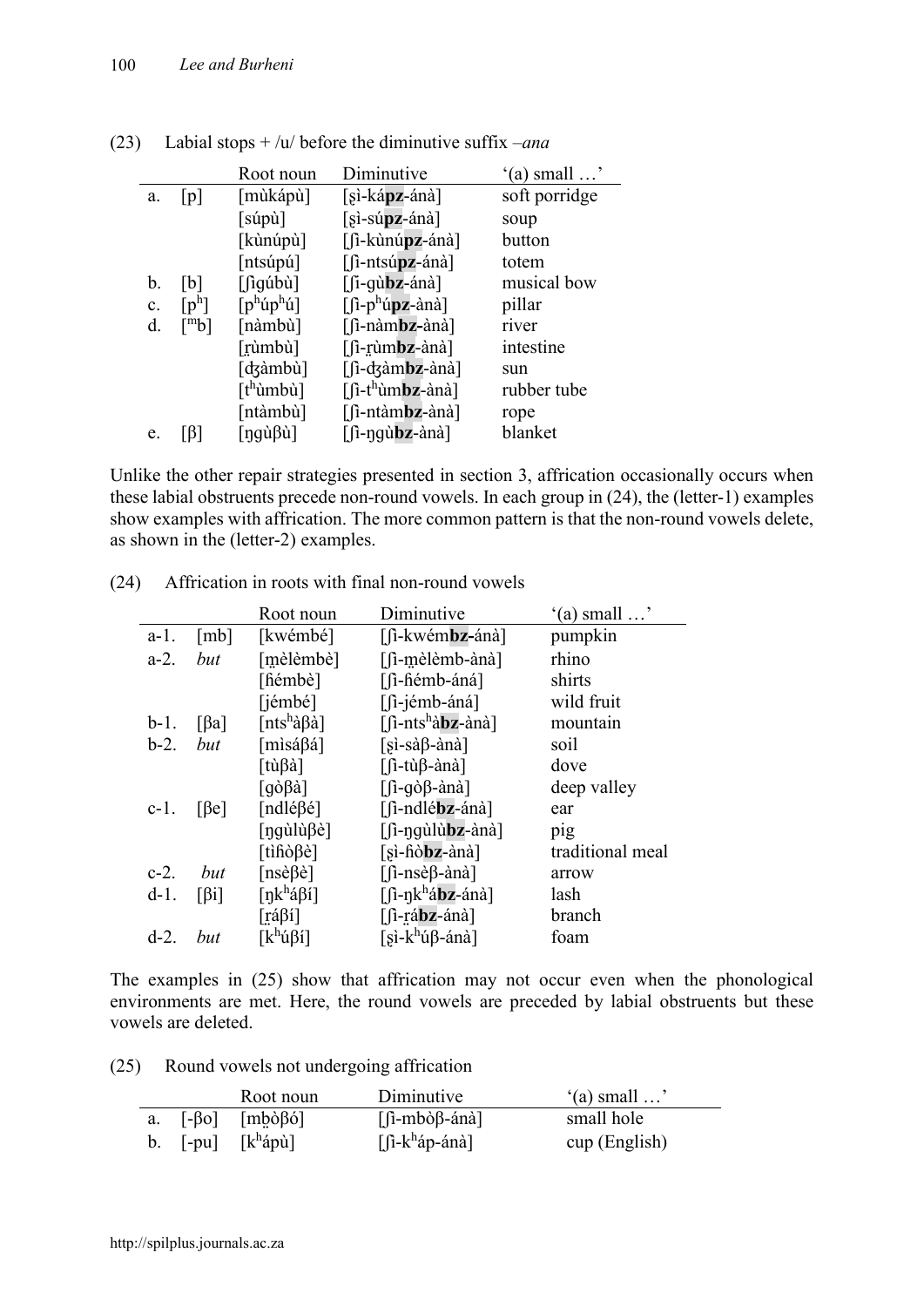The variation involving affrication in diminutive construction does not have a simple explanation. A detailed study of this phenomenon is left for future studies as it is beyond the scope of the current paper.

#### **5.2 The motivation behind affrication as a repair strategy of labial dissimilation**

The data in section 5.1 suggests that the process of affrication is not as uniform as the other processes described in section 3. In this section, instead of developing a formal analysis of the affrication process, we will present a short discussion thereof, drawing from cross-linguistic comparisons.

An analogous affrication pattern is attested in isiZulu. Labial consonants in the root alternate with palatal consonants in the diminutive construction (Doke 1926:127 in Bennett 2013:335). Both in isiZulu and in Xitsonga, the last consonant of the root changes to a palatal affricate. In isiZulu, this phenomenon is also found in the passive construction, while in Xitsonga the passive does not show affrication.

#### (26) Affrication in isiZulu diminutives

|         |     | Root noun                                       | Diminutive     | $(a)$ small $\dots$ |
|---------|-----|-------------------------------------------------|----------------|---------------------|
| а.      |     | $[mb]$ $[isi-vimbo]$                            | [isi-vindzana] | stopper             |
| $b_{1}$ | [p] | $\left[\text{im-pup}^{\text{h}}\text{u}\right]$ | $[i-mpu]$ ana] | meal                |

An analysis of such palatalisation is proposed in Kotzé and Zerbian (2008). In discussing palatalisation in the Sotho languages, they argue that this process is triggered either by an overt palatal glide or by a palatal glide that emerges as a result of two phonological processes, namely glide formation and labial dissimilation. The labial glide [w] changes into the palatal glide [j] after a labial sound due to labial dissimilation in Northern Sotho. This derived palatal glide [j] triggers palatalisation, as in (27a). This analysis, however, does not address the change of [j] into [w] after the palatal sound in the surface form, as in (27b).

(27) Palatalisation in Northern Sotho (Kotzé and Zerbian  $2008$ )<sup>6</sup>

| a. /*kobo-ana/ | b. $/*$ setopo-ana $/$ |                      |
|----------------|------------------------|----------------------|
| *kobwana       | *setopwana             | Glide Formation      |
| *kobjana       | *setopjana             | Labial Dissimilation |
| [kobzana]      | [setotswana]           | (Palatalisation)     |

From a diachronic perspective, Ohala (1981:188) reports a change that occurred from Proto-Bantu to Shona, in which the round vowel \***u** became the labial glide \***w**, which in turn became a velar affricate.

(28) A diachronic change in Shona (a dissimilation process)

| Proto-Bantu | Pre-Shona | <b>Shona</b> |           |
|-------------|-----------|--------------|-----------|
| $*$ -bua-   | $>$ *bwa  | $>$ -bya     | 'dog'     |
| $*$ -mu-    | >*kumwa   | $>$ -kumya   | to drink' |

 <sup>6</sup> Note that the representation here uses IPA symbols, whereas Kotzé and Zerbian (2008) use the orthography.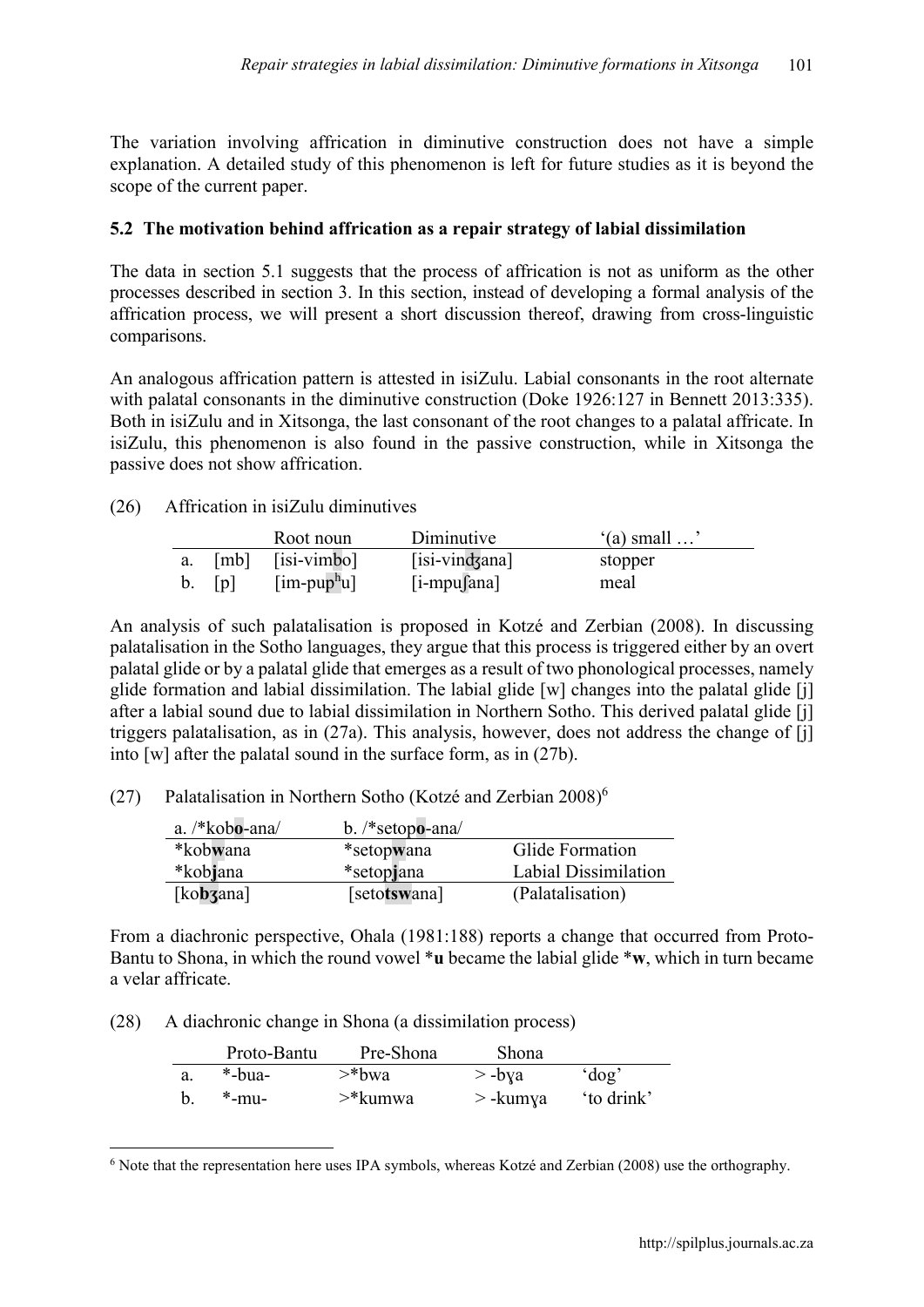In Xitsonga, it is possible to surmise that such diachronic change has occurred, where affrication would have occurred after the frication process.

Two theories can possibly account for this process. First, the Perceptual Cues theory, proposed in Ohala (1981) and Steriade (2009), would argue that affrication in Xitsonga or palatalisation in isiZulu as a repair strategy in labial dissimilation is perceptually driven. Second, the Consonant Mutation theory, reported in other Bantu languages as well, would argue that a mutation to an affricate is due to historical super high vowels (Zoll 1996). The super high vowels would have changed to an affricate at some point in the language's history.

The confounding factors regarding affrication are, firstly, that Xitsonga also has affrication where the liquid consonants themselves change to an affricate, as in (29). This type of affrication might also be triggered by a type of dissimilation. Secondly, the affrication of liquids behaves similarly to isiZulu palatalisation or Bantu consonant mutation because the root consonant itself changes to an affricate and the root-final vowel is deleted.

(29) Affrication of /l/ and /r/

[mùr̪í] [fi-mùdz-ánà] 'a small tree'

# **6. Conclusion**

In this paper, we have shown that disjointed phonological processes can be understood as closely related repair strategies driven by OCP-LABIAL. A response to vowel hiatus by round vowels is that they correspond to a labial glide (/o/ or /u/  $\rightarrow$  [w]). When these round vowels are immediately preceded by labial consonants, two repair strategies occur in response to labial dissimilation: either the labial nasal /m/ corresponds to the velar nasal [ŋ] or the round vowels delete after [f, pf, bv, w].

Round vowels occasionally correspond to an affricate. This pattern may be a repair strategy for labial dissimilation, but there are many exceptions. More research is needed to understand the exact nature of the affrication process from a diachronic as well as a phonetic perspective.

# **Acknowledgements**

We thank two anonymous reviewers for the helpful comments. We also thank Jeremy Perkins, William Bennett and the audience of SAMWOP 2 for earlier comments.

# **References**

Baumbach, E.J.M. 1987. *Analytical Tsonga grammar*. Pretoria: University of South Africa.

Bennett, Wm.G. 2013. Dissimilation, Consonant Harmony, and Surface Correspondence. PhD dissertation, Rutgers University.

Burheni, C. 2012. An Analysis of Sound Changes in Diminutive Nouns of Xitsonga. Honours thesis, University of Venda.